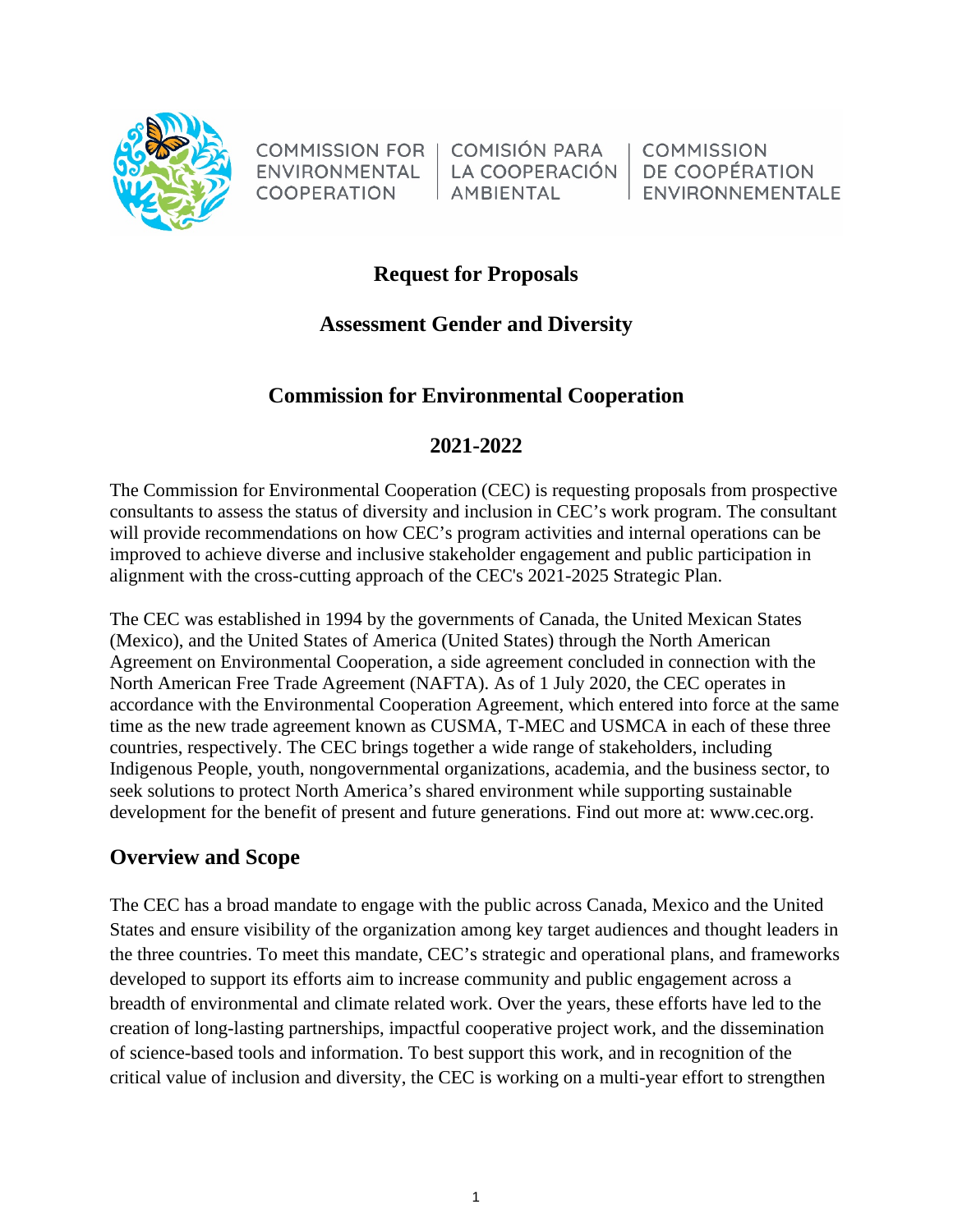operational goals, activities, and strategies, through increased cultural competency and education. This effort is based on two broad objectives:

- 1. **Objective 1**: Increase awareness and understanding of gender and diversity aspects across the organization, internally and externally.
- 2. **Objective 2**: Establish/develop a path forward to improve gender and diversity considerations across the organization

## **Terms of Reference**

## **Description of Services**

The Consultant will carry out a benchmark analysis of inclusion of gender and diversity efforts, considering best practices from other organizations (i.e., IGOs, INGOs, bureaucratic institutions, etc.). In addition, the Consultant will be asked to carry out a SWOT (Strengths, Weaknesses, Opportunities, and Threats) analysis of CEC's work and practices. Following these analyses, the Consultant will be asked to design and carry out an interactive training program for CEC Secretariat staff and associated affiliates and provide recommendations on future steps.

### **Deliverables**

The calendar of deliverables is as follows:

- Submit to the Secretariat, by **7 January 2022**, details of the proposed steps to carry out this work, including work related to the benchmark, SWOT, interviews, glossary of terms and suggested first exploratory training session (maximum 15 pages).
- Submit to the Secretariat final benchmark and SWOT analysis by **28 January 2022** (maximum 10 pages).
- Submit to the Secretariat a draft action plan, and training methodology for exploratory training session **by 7 February 2022** (maximum 5 pages).
- Based on the Secretariat's feedback on training methodology (by 9 February 2022), submit final plan and methodology for exploratory training session by **14 February.**
- By **23 February 2022**, provide exploratory training with CEC staff and affiliates, based on approved methodology (duration and approach to be discussed).
- By **28 February 2022**, submit to the CEC an action plan containing recommendations, evaluation standards, areas for improvement, glossary of terms and proposed schedule and topics for training sessions, based on SWOT, baseline, and exploratory training.

## **Reporting Requirements**

Throughout this work, the Consultant will collaborate closely with the CEC Outreach and Partnerships team and will receive direction only from the CEC Secretariat.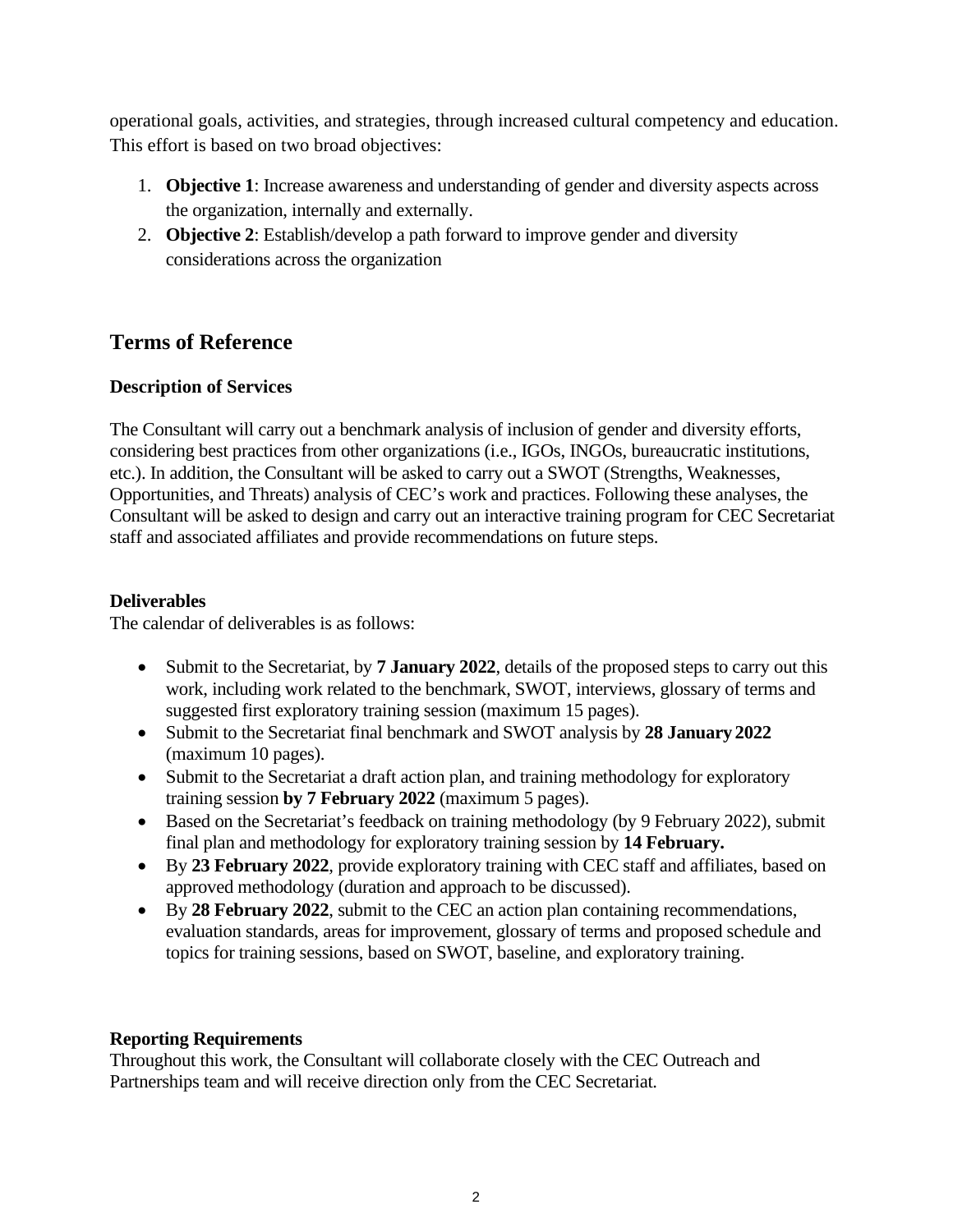### **Quality of Deliverables**

The consultant is responsible for providing reports and recommendations which are align with international, Canadian, Mexican, and US law. The consultant will submit to the CEC Secretariat all written material (including complete drafts and final reports) in Microsoft Word, following the format of the CEC's *[Report Template](http://www.cec.org/about-us/opportunities/useful-documents)* and adhering to the precepts of the *[Guidelines for CEC](http://www.cec.org/about-us/opportunities/useful-documents)  [Documents and Information Products](http://www.cec.org/about-us/opportunities/useful-documents)*, as supplemented by the CEC's *English [Style Guide](http://www.cec.org/about-us/opportunities/useful-documents)*. Supporting documents for tables, figures and maps will be submitted with the report in their original file format (e.g., Excel or ArcGIS). Note that all amounts shall be presented in metric units. The CEC Secretariat will be responsible, when applicable, for translation, printing, publication and distribution of products from this activity.

Upon delivery by the consultant of a final version of the report or other written materials under the project, the CEC reserves the right to a 15-business day period to review the document(s), notify the consultant of any potential issues or errors, and return the document(s) to the consultant for appropriate corrections, at no extra cost. In all cases, contract payments will be withheld if products submitted to the CEC fail to fulfill the quality and formatting requirements specified above. In the event that the consultant neglects to make the required corrections or if, following corrections, a deliverable remains unsatisfactory, the document shall be edited or revised by a third party designated by the Secretariat, the cost of which shall be deducted from the consultant's fees at a rate of C\$60 per hour.

#### **Plagiarism**

Plagiarism is the act of conveying someone else's original expression or creative ideas as one's own and can be a violation of copyright law. Neither intentional nor unintentional plagiarism is acceptable to the CEC. The consultant must follow good scholarly methodology in preparing reports and deliverables under the contract, including systematic referencing in footnotes or in-sentence references, for any secondary sources, quotations, data, etc., that do not originate with the author. Sources for tables and figures reproduced from other literature must be given in a "Source" attribution immediately below the table or figure. Failure to properly reference the source of such borrowed material constitutes plagiarism and will be considered a breach of contract. For further information, see *[Guidelines for CEC Documents and Information Products](http://www.cec.org/about-us/opportunities/useful-documents)*. In addition, for every written deliverable submitted, the Consultant must use iThenticate software, or an equivalent software approved by the Commission, to validate the written product in question and must forward the plagiarism review results to the CEC at the time of document submission. Contract payments will be retained if products do not fulfill these requirements.

## **Requirements**

*To be eligible for further consideration, all consultants must fulfill the following basic requirements.*

The consultant, as well as all their personnel and subconsultants, must reside and be authorized to work legally in Canada, Mexico or the United States of America. If travel is required, the consultant must possess valid documentation to travel within these countries.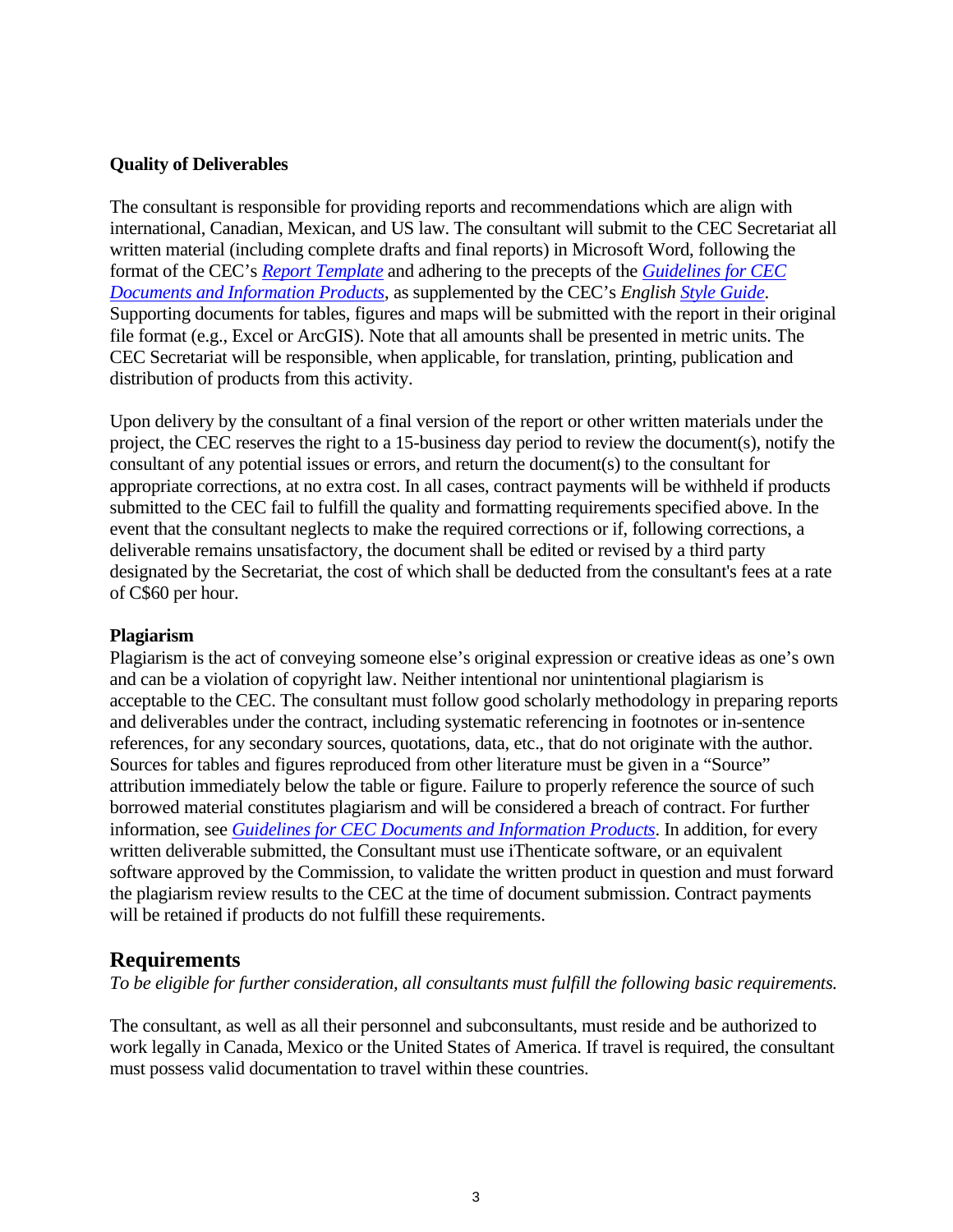### **Proposal**

The proposal should not exceed three (3) pages exclusive of applicant resume or corporate brochures. It should include a detailed cost breakdown, including number of person/days of key and other personnel, direct and indirect costs, travel costs and applicable taxes.

Potential consultants must also submit any additional information that will assist the CEC Secretariat in the evaluation of their proposal, such as samples of previous work and letters of recommendation from previous assignments. This information is not subject to the three (3) page limit.

The consultant deemed best qualified will be selected on the basis of a competitive process, in accordance with sections 2.5-2.7 of the *[CEC Consultant Services Procurement Manual](http://www.cec.org/about-us/opportunities/useful-documents)*.

The CEC Secretariat intends to use its standard milestone-based contract for these services. A sample is available upon request.

The consultant will be paid in the following manner:

- Upon signature of the contract and invoice
- Upon receipt and approval of deliverables and invoices

Payment shall be made only for *bona fide* consultant fees and legitimate expenses incurred in accordance with the contract for professional services, and only upon receipt and documented acceptance by the Secretariat of statement(s) of account/invoice(s) from the consultant. Settlement of invoices that are acceptable for payment will normally be made 30 days from the date of receipt by the Commission.

The budget for this activity will not exceed C\$30,000 (thirty thousand Canadian dollars), including professional fees and expenses.

For universities and nongovernmental organizations, note that the CEC accepts that overhead be charged for administration and other indirect costs up to 15% of the total value of the contract.

If the proposal were presented by a consultant established in Mexico, the applicable value-added tax will be 0%, in accordance with Article 29, section IV, paragraph a) of Mexico's VAT Act, as these are technical services that were engaged from abroad.

If a currency other than Canadian dollars is used, the consultant should indicate the total cost of the professional services in Canadian dollars as well as the currency of choice, for comparison purposes.

#### **Expertise**

The consultant must have multidisciplinary expertise in research, communications, and public relations. This expertise should include:

• Familiarity with cultural contexts of Canada, in particular Quebec, Mexico, and the United **States**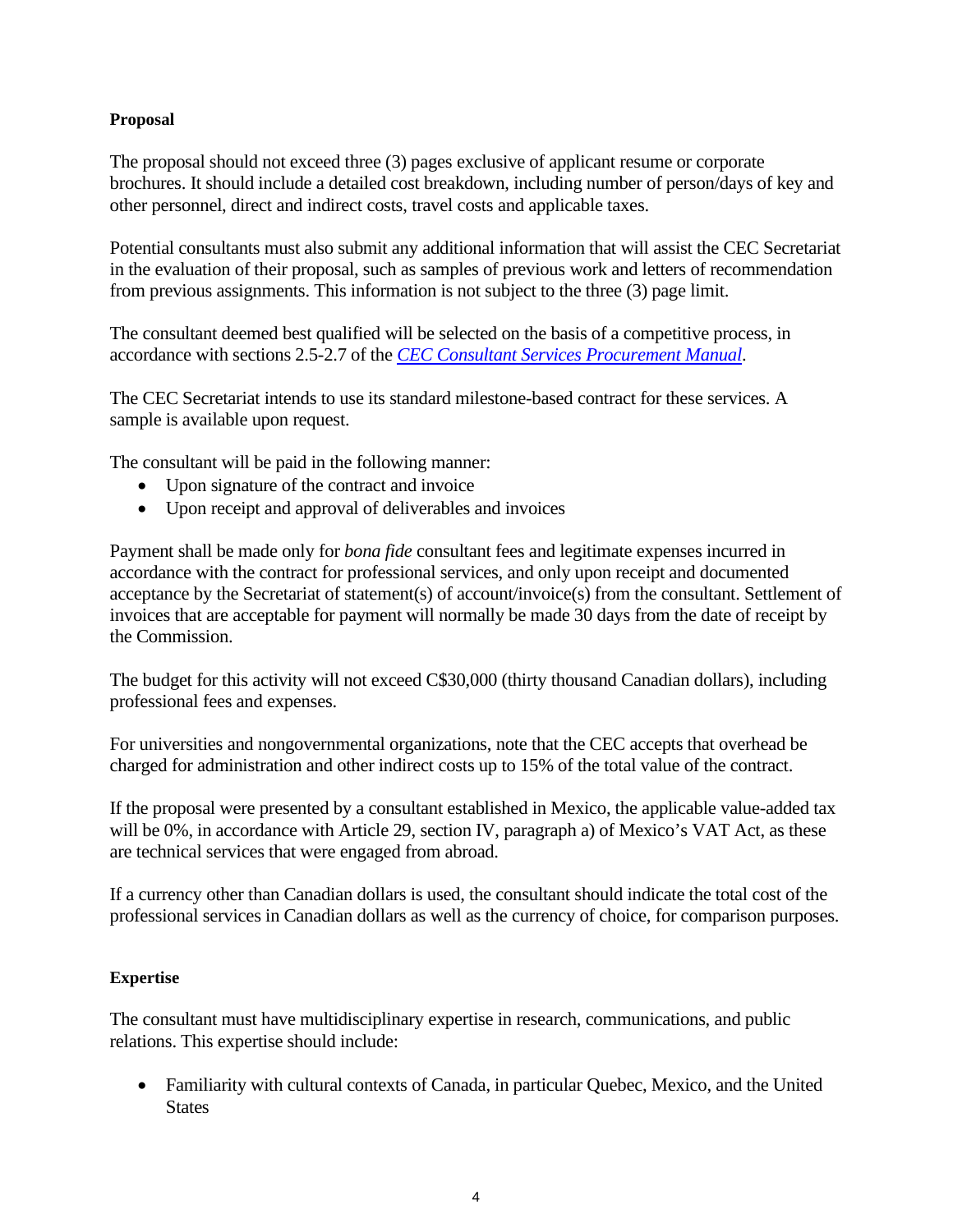- Background in research, information gathering, and intersectional analysis
- Experience working with clients with science-based outputs would be an asset
- Experience working with international and/or intergovernmental organizations would be an asset
- Experience working with/adequate knowledge of equity seeking/deserving groups, (BIPOC, 2SLGBTQ+, disabled, elderly, rural etc.)

## **Conflict of Interest**

"Conflict of interest" means, but is not limited to, a situation where a consultant's personal interest is sufficiently connected with professional duties under the contract, such that it results in a reasonable apprehension that said personal interest may influence the exercise of professional responsibilities under the contract. For example, a direct conflict of interest exists when the consultant is also a CEC government official, or is related to or closely affiliated with a CEC government official, CEC staff member or third party involved with the performance of the services.

The consultant will inform the CEC Secretariat of any circumstance that existed prior to the execution of this contract or that could manifest during the performance of this contract, which could constitute a conflict of interest. The consultant will complete and sign, on behalf of all his or her personnel, the attached *Declaration of Acceptance and Impartiality and Independence* (see Annex). The Consultant will also take note of the *[CEC Consultant Services Procurement Manual](http://www.cec.org/about-us/opportunities/useful-documents)*.

## **Deadlines for Proposal Submission and Decision**

The proposal, including all relevant attachments, must be received by the CEC Secretariat offices by 17:00 ET on **7 December 2021.** Proposals submitted after this deadline will not be considered.

**Proposals must be submitted via e-mail to rinfiesta@cec.org.** Proposal format may be in Microsoft Word or Adobe PDF format. Once the proposal has been submitted electronically, the CEC will confirm receipt within three business days. If receipt is not confirmed by e-mail within this time, applicants must contact the CEC. The contact person is:

Rocío de la Infiesta Assistant, Governmental Affairs, Strategy and Performance Commission for Environmental Cooperation Tel: 514-350-4300 The CEC Secretariat intends to select the consultant and notify the applicants within a reasonable period of time following the proposal submission deadline.